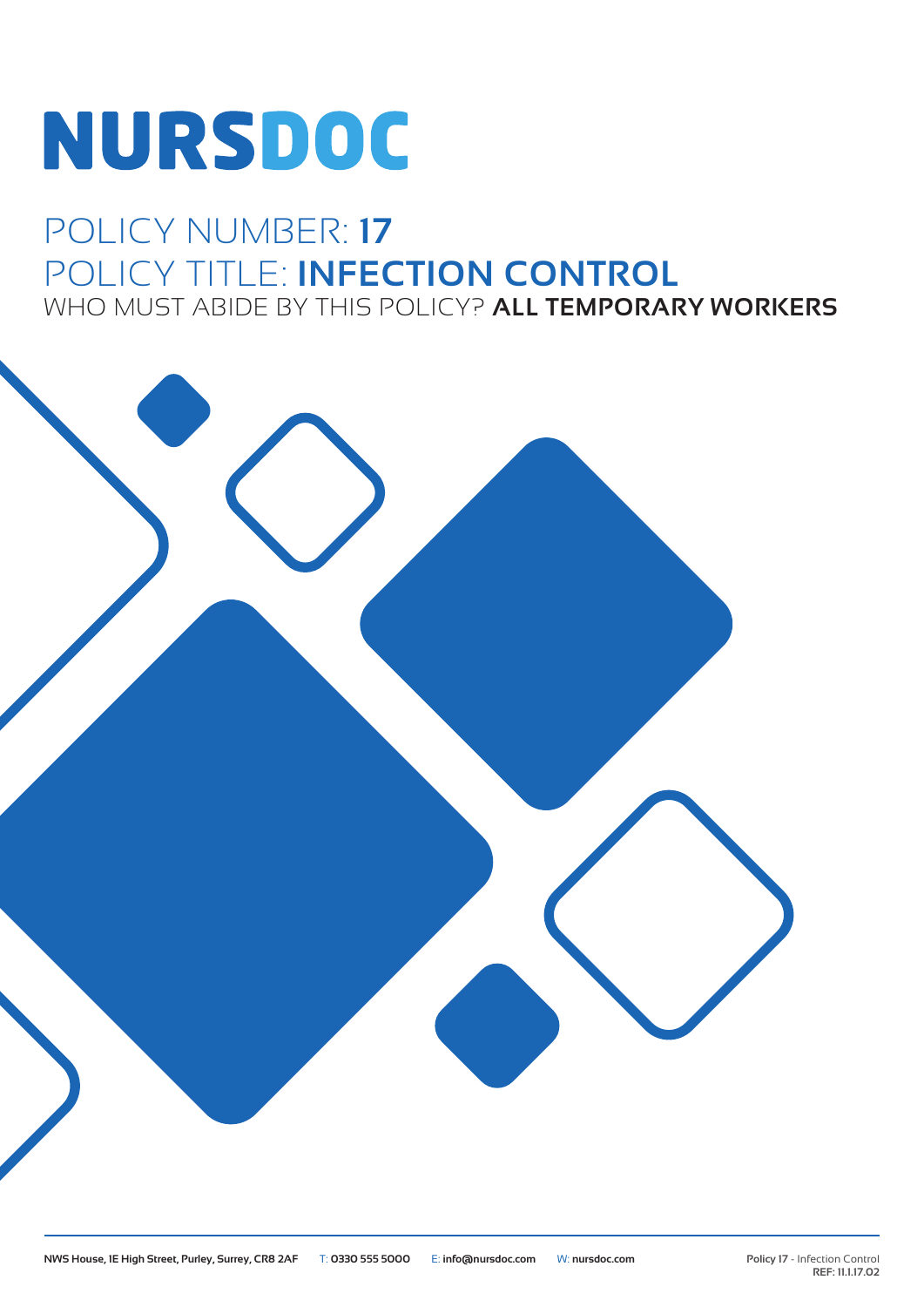#### INFECTION CONTROL

#### **THE PURPOSE OF THIS POLICY**

To ensure that Temporary Workers strictly comply with the infection control policy set by Nursdoc.

#### **INFECTION CONTROL**

Nursdoc recognises its duty to promote a safe working environment for domiciliary care workers and clients. The control of infectious diseases is an important aspect of this overriding duty. Care, especially intimate care, involves risks of infection which need to be managed in a safe and organised manner. Advice will be sought from time to time from appropriately trained professionals working in infection control. The arrangements described here must be followed at all times and any queries regarding any aspect of safe care and practice should be discussed without delay with the health and safety manager in the first instance.

#### **AGENCY WORKERS' PERSONAL HYGIENE AND FITNESS FOR WORK**

As the work during assignments will involve agency workers being in close proximity to Clients and patients, agency workers will keep themselves personally fresh, free from odours and practice good oral hygiene.

- Any wounds or moist skin must be covered with a waterproof dressing prior to contact with a service user
- Agency workers who are involved in food preparation must use blue catering plasters to cover wounds

#### **PROCEDURE**

Routine Procedures for the control of infection Standard/Universal precautions

It is not always possible to identify people who may spread infection to others, at any one time, and therefore precautions to prevent the spread of infection must be followed at all times. These routine procedures are called standard/universal precautions.

Standard/Universal Precautions include:

- Handwashing and skin care;
- Use of protective clothing;
- Safe handling of sharps (including sharps injury management);
- Spillage management. All blood and body fluids are potentially infectious and precautions are necessary to prevent exposure to them. A disposable apron and latex or vinyl gloves should always be worn when dealing with excreta, blood and body fluids. Everyone involved in providing care in the community should know and apply the standard principles of hand decontamination, the use of protective clothing, the safe disposal of sharps and body fluid spillages. Each agency worker is accountable for his/her actions and must follow safe practices.

#### **HANDWASHING AND SKIN CARE**

Handwashing is generally recognised as the single most effective method of controlling infection, and as such is the first defence against the spread of infection.

Hands must be washed:

- Before and after each work shift and work break. Remove jewellery if you can;
- Before and after physical contact with each client;
- After handling contaminated items such as dressings, bedpans, commodes, urinals and urine drainage bags;
- Before putting on, and after removing protective clothing, including gloves;
- After using the toilet, blowing your nose or covering a sneeze;
- Whenever hands become visibly soiled;
- Before preparing or serving food;
- Before eating, drinking or handling food and before and after smoking.

Keep your fingernails short, clean and free from nail polish. Cover open wounds such as cuts, scratches and grazes

#### **PROTECTIVE CLOTHING**

Protective clothing provides a barrier against the spread of infectious disease. Selection of protective equipment must be based on an assessment of the risk, as some situations and occurrences will present a greater risk than others.

#### **What to wear and when: Risk Assessment**

No exposure to blood/body fluids anticipated

Exposure to blood/body fluid expected, but low risk of splashing.

Exposure to blood/body fluids anticipated – high risk of splashing to face.

#### **Personal Protective Equipment**

No protective clothing is anticipated

Wear gloves and a plastic apron – dispose of both after each episode of use.

Wear gloves, plastic apron and eye/mouth/nose protection – dispose of all after each episode of use.

#### **SPILLAGE MANAGEMENT**

Spillages will inevitably occur from time to time, and it is essential that each occurrence is dealt with appropriately, and, where necessary, cleaning fluids and applications are used.

#### **PETS**

Pets can often enhance the quality of life for elderly people. However, many types of animal often kept as pets can be the source of human infection, including exotic species such as reptiles, fish or birds. Sensible precautions can reduce any infection risk to an acceptable level. All animals should be regularly groomed and checked for signs of infection, flea infestation, or other illness. If pets become ill, diagnosis and treatment by a vet should be sought without delay. All animals should have received relevant inoculations. Dogs and cats should be wormed regularly, as directed by a vet and be subject to a regular programme of flea prevention. Hands should be washed following any contact with animals, their bedding or litter. Pets should not be fed in the kitchen or other food preparation areas and their dishes and utensils should be washed separately from other household articles. Once opened, pet food containers should be kept separate from food for human consumption. Pet food not consumed in one hour should be taken away or covered to prevent attracting pests.

#### **LITTER BOX CARE**

Never deal with a cat's litter box if you are pregnant. Always wear a protective apron and gloves when cleaning the litter box. Always wash hands immediately after removing protective clothing. If possible, fit a disposable liner to the box for easy cleaning. Soiled litter should be changed daily. Litter should be sealed in a plastic bag and disposed of in household waste. The litter box should not be sited near food preparation, storage or eating areas. The litter box should be disinfected whenever the litter is changed by being filled with boiling water which is allowed to stand for at least 5 minutes.

#### **LAUNDERING OF UNIFORMS & INFECTION CONTROL**

Agency workers are expected to launder their uniform or work attire daily, in order to control the spread of infection and to ensure decontamination following contact with contaminated products. Uniforms should be washed at a temperature of 60 degree Celsius or above, separately from the normal everyday washing cycle. A clean uniform should be used daily. Shoes should be cleaned daily to avoid cross-contamination.

#### **ASEPTIC TECHNIQUE**

Aseptic technique is the method used to prevent contamination of wounds and other susceptible sites by organisms that could cause infection. This can be achieved by ensuring that only sterile